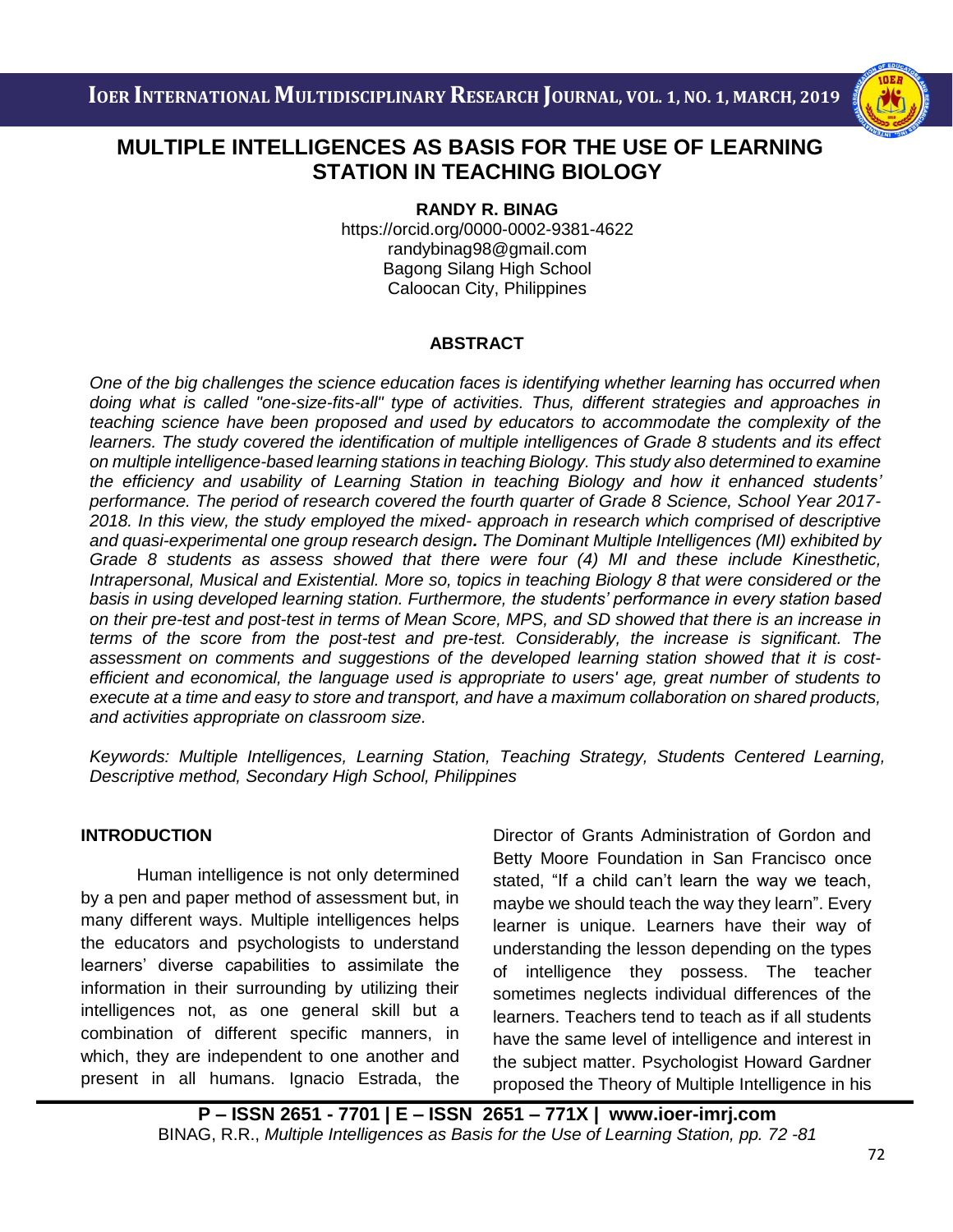i<br>I

book entitled Frames of the Mind. In this theory, he defined the existence of at least seven basic intelligence and more recently, he has added an eighth and discussed the possibility of a ninth (Armstrong, 2009). These eight measures of multiple intelligence are linguistics, logicalmathematics, visual-spatial, interpersonal, intrapersonal, musical, bodily-kinesthetic, and naturalist. For Gardner, intelligence has more to do with the capacity for solving problems and fashioning products in a context-rich and naturalistic setting. Some learners find science as one of the difficult subjects in school. Xie and Lin (2009), stated that human abilities and potentials are direct evidences that multiple intelligences exist, and these intelligences can be fully utilized either individually or combined. Science teachers give hands-on activities related to the topic for the students to discover the essential concept in a meaningful way. And for a clearer understanding of the concept to be learned, the teacher will discuss the essence of the activity and will assess to evaluate if learning has occurred. One of the big challenges the science education faces, is, identifying whether learning occurred when doing what is called "one-size-fits-all" type of activities. Thus, different strategies and approaches in teaching science have been proposed and used by educators to accommodate the complexity of the learners. Furthermore, The Department of Education supports the idea of reaching diverse learners and to acquire the basic knowledge and skills approaches such as differentiated instruction is presented. Also, the multiple intelligences theory will help learners understand concepts in different ways on their capacity. Giving scores based on student's group performance usually means identifying who are intelligent learners and who are not. But according to Gardner (1999) as stated by Lunenburg and Lunenburg (2014), Intelligence is the ability to create an effective product or offer a service that is valued in a culture, a set of skills that make it possible for a person to solve problems in

life, and the potential for finding or creating solutions for problems, which involves gathering new knowledge. In the present, the K to 12 Curriculum of the Department of Education Program uses integrative, inquiry-based, and constructive approaches to develop the competencies of learner presented to assure that it is a learner-centered program. One of the ways on how the learners understand the subject matter through experiential learning is classroom activity. Educators use these activities to relate the topic with learner's everyday experiences so that they can easily grasp the concept faster and retain the knowledge longer. Through these activities, the learners apply their prior knowledge and skills to be able to solve and carry out the given activities, and these activities are sometimes done in groups. Teachers will only act as mere facilitators. And for the learners to be graded faster, teachers will give the same procedure to all groups making other learners get bored easily, some learners do not participate, and in the worse case, some learners cannot finish the given activity at a given time. These cases make the teacher's objectives for the day unsuccessful and leaving these learners behind so that teachers can proceed to the next topic. Teachers tagged their learners who performed well and finished the activity as wellmotivated and intelligent giving high scores, while, learners who did not complete the activity as struggling learners and ended up having low grades in the performance tasks. This exposes the learners to the different hands-on, minds-on and hearts-on activities which can help them to become active learners. Grouping learners using the Multiple Intelligences Theory during classroom activities and giving suited activities based on their intelligence will increase the level of learner's achievement and performance in conducting an activity. Thus, this study was conducted intently to introduce learning stations to be used in attaining the meaningful teaching-learning process. To address individual differences among learners, the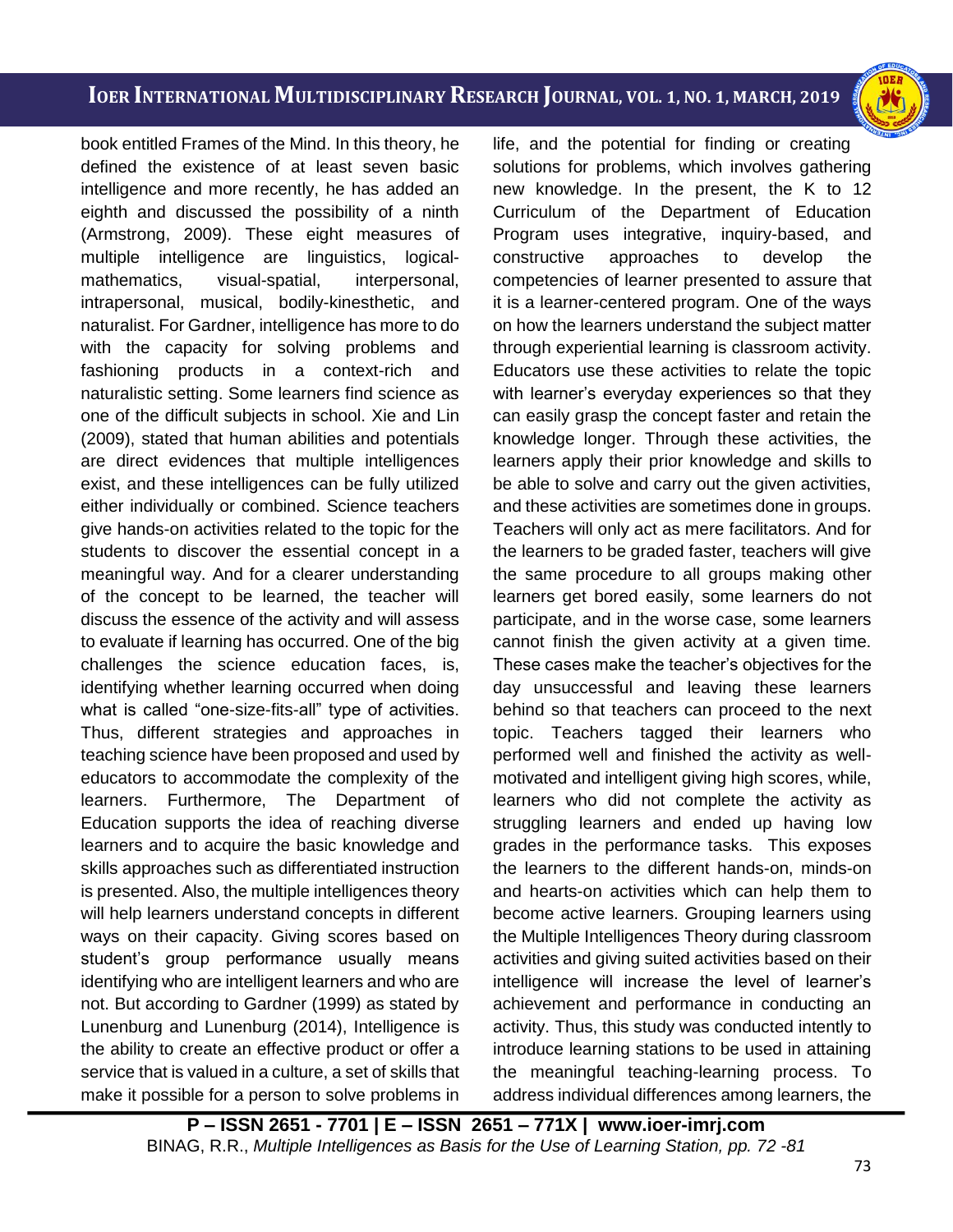i<br>I

study purposely aimed to develop a better way of accommodating individual differences inside the classroom by giving activities suitable to the learner's types of intelligence. Particularly, this study determined the effectiveness of learning station in teaching Biology and also helped the educators to understand each learner better and provide specific support wherever and whenever deemed necessary.

#### **CONCEPTUAL FRAMEWORK**

The figure below shows that using the dominant type of intelligence of a learner should use to enhance learner's performances. In the given diagram below, pre-test and post-test were conducted to determine the student's progress in terms of their performance.



Howard Gardner's Theory of Intelligence proposes that every individual has a unique combination of eight types of intelligence which are amenable to the development among people in giving them different ways to learn (Kandeel, 2016). Smith (2008), described intelligence are as follows: the first two have been typically values in schools, the next three are usually associated with arts and the final two are called by Gardner as "personal intelligence" such as the Linguistic intelligence describes as sensitivity to spoken and written language, the ability to learn languages, and the capacity to use language to accomplish certain goals. Also, logical-mathematical intelligence consists of the capability to analyze problems logically, carry out mathematical operations and investigate issues scientifically. It entails the ability to detect patterns, reason deductively and think logically. This is most often associated with scientific and mathematical thinking. More so, Musical intelligence involves skills in performance, composition, and appreciation of musical patterns. It encompasses the capacity to recognize and compose musical pitches, tones, and rhythms. It runs in an almost structural parallel to linguistic intelligence. Furthermore, Bodily-kinesthetic intelligence entails the potential of using one's whole body or parts of the body to solve problems. It is the ability to use mental abilities to coordinate bodily movements. On the other hand, Spatial intelligence involves the potential to recognize and use the patterns of wide space and more confined areas. For interpersonal intelligence is concerned with the capacity to understand the intentions, motivations, and desires of other people. It allows people to work effectively with others. While, the Interpersonal intelligence entails the capacity to understand oneself to appreciate one's feelings, fears, and motivation. It involves having an effective working model of ourselves and to be able to use such information to regulate our lives. Also, Naturalist intelligence enables human beings to recognize, categorize and draw upon certain features of the environment. It combines a description of the core ability with a characterization of the role that many culture value. And, finally for, Existential intelligence, it is the sensitivity and capacity to tackle deep questions about human existence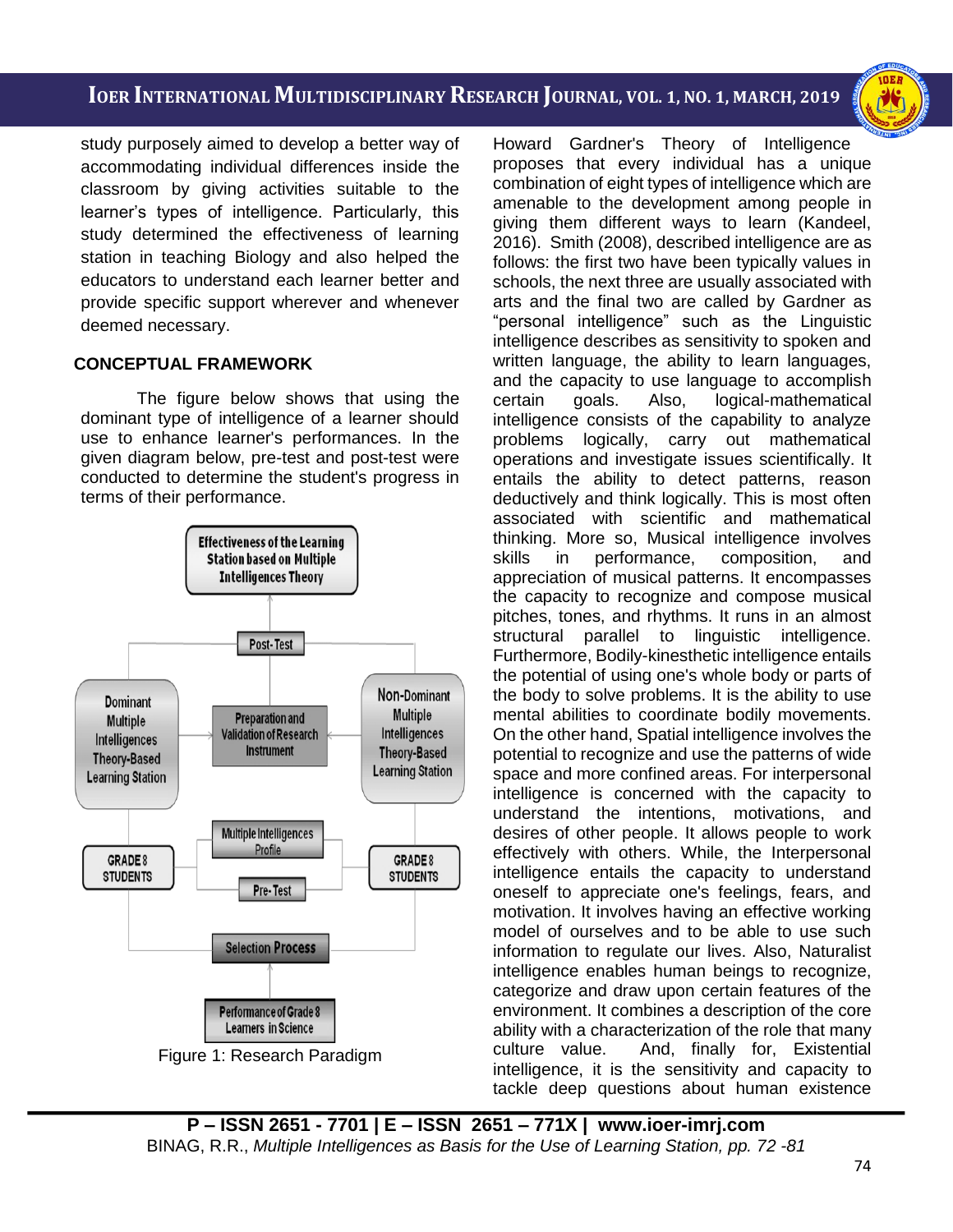i<br>I

such as the meaning of life, why do we die, and how did we get here. All students in each class were set as subjects for research, and the group was subjected to the activity which is based on their dominant intelligence. The researcher prepared a lesson plan, table of specification, test questionnaire, and selected Biology activities to be used and be validated by experts. Utilization of the materials was placed after the validation. The summative assessment was conducted to the groups to determine the effectiveness of the treatment. Analysis and interpretation of the result identified the effectiveness of the learning stations as evidenced by the mastery level of the students in the group.

### **OBJECTIVES OF THE STUDY**

This study aimed to determine the effect of learning stations in teaching Biology among Grade 8 students at Bagong Silang High School to elicit multiple intelligences. Specific aims included the following: (1) to identify the multiple dominant intelligences of Grade 8 students of Bagong Silang High School. (2) to know the topics in Biology that can be considered in designing a learning station. (3) to name the different learning stations employed by the teacher in teaching Biology. (4) to compare the performance of the students in every learning station based on their Pre-test and Posttest scores. (5) to give the comments and suggestions of Biology teachers on the designed learning stations.

#### **METHODOLOGY**

The researcher used mixed-approach qualitative descriptive research method to determine the effectiveness of multiple intelligences –based learning station in teaching Grade 8 Science. The study employed the quasiexperimental group design. The researcher utilized the sections Argon, Iron, Krypton, and Sulfur in Grade 8 of Bagong Silang High School, School Year 2017-2018 comprising of 168 students. In the study, the researcher utilized for its research the Mc Kenzie's Multiple Intelligences Survey, teachermade Pre-test and Post-test, TOS, Lesson Plan, Learners' Manual, Curriculum Guide, Teachers Guide and the developed Learning Station in

Biology 8. Similarly, the researcher also interviewed student-respondents to gather baseline information for the general conduct of the study, as well as, in the manner of assessing the performance of the student-respondents before and after using the Learning Station in teaching-learning activities for Grade 8 Biology. The data from the study were gathered using the anecdotal procedure. This was made possible by taking into account the details from the activities employed in the study. Scores from the pre-test and post-test were the primary data considered by the researcher. Also, the suggestions or comments through an informal interview for additional insights related to the study were taken into account. The data gathered from the questionnaire were tallied, tabulated, and analyzed using the Percentage, Weighted Mean, A 5-point scaling techniques and Mean were used as statistical tools**.**

### **RESULTS AND DISCUSSION**

#### **1. Dominant Multiple Intelligences of Grade 8 Students of Bagong Silang High School.**

| 8 Student Respondents<br><b>MULTIPLE</b><br><b>INTELLIGENCE</b> | <b>MEAN AVE</b> | <b>RANK</b> |
|-----------------------------------------------------------------|-----------------|-------------|
| 1. Natural                                                      | 5.71            | 7           |
| 2. Musical                                                      | 6.23            | 3           |
| 3. Logical                                                      | 5.70            | 8           |
| 4. Existential                                                  | 6.44            | 2           |
| 5. Interpersonal                                                | 5.96            | 5           |
| 6. Kinesthetic                                                  | 6.55            | 1           |
| 7. Verbal                                                       | 5.39            | 9           |
| 8. Intrapersonal                                                | 6.16            | 4           |

Table 1: Dominant Multiple Intelligences of Grade

Reflected in Table 1 are the Dominant Multiple Intelligences (MI) exhibited by Grade 8 students. As assessed, the dominant Multiple Intelligence (MI) exhibited by Grade 8 students shows that for Natural MI rank 7 with a weighted

9. Visual 5.94 6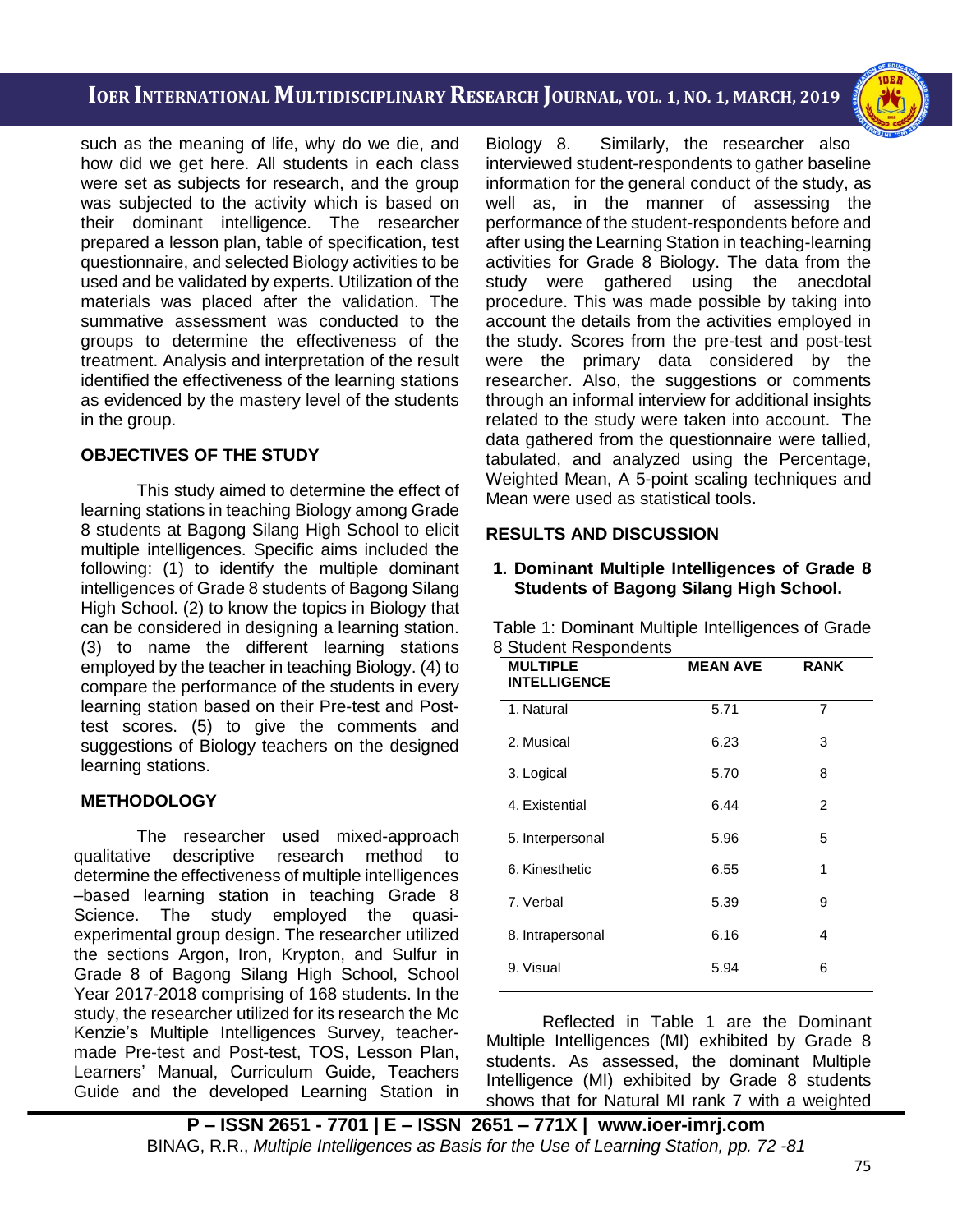i<br>I

mean of 5.71, while Musical MI rank 3 with a weighted mean of 6.23. On the other hand, Logical MI with a weighted mean of 5.70 is rank 8; Existential MI rank 2 with a weighted mean of 6.44, Interpersonal is rank 5 with a weighted mean of 5.96. Kinesthetic with a weighted mean of 6.55 is rank 1, Verbal rank 9 with a weighted mean of 5.39, Intrapersonal rank 4 with a weighted mean of 6.16 and Visual is rank 6 with a weighted mean of 5.94. Gende (2011) articulated the most important component of the learning process inside the science class is finding answers to the problem and not the answers itself. Educators around the world are searching for the different approaches and strategies to make a meaningful teaching-andlearning process where students can discover new concepts and improve their scientific skills using their various facets of learning. On the other hand, Rice (2008) reiterated Wieman's idea of an effective science education transforms how students think. This is by developing the so-called "expert-like thinking" through a concept-based strategy to retrieve and to use the facts to solve problems and the ability to monitor one's thinking and learning which is more important than giving students facts and equations to memorize.

### **2. Topics in Teaching Biology considered in designing Learning Station.**

Table 2: Topics in Teaching Biology 8 Basis in Designing Learning Station

| <b>Topics</b>                                                   | Learning                                                                   | <b>MPS</b> | VI            |
|-----------------------------------------------------------------|----------------------------------------------------------------------------|------------|---------------|
|                                                                 | Competency                                                                 |            |               |
| 1. Transfer of                                                  | Describe<br>the                                                            |            | No            |
| Energy<br>in                                                    | transfer<br>οf                                                             | 25.34      | Mastery       |
| Trophic                                                         | energy                                                                     |            |               |
| levels                                                          | through<br>the                                                             |            |               |
|                                                                 | trophic levels                                                             |            |               |
| 2. Impact<br>of<br>human<br>activities<br>in<br>an<br>ecosystem | Suggest ways<br>minimize<br>t٥<br>human impact<br>the<br>in<br>environment | 27.59      | No<br>Mastery |
| Mean<br>Average                                                 |                                                                            | 26.47      | No<br>Mastery |

Presented in Table 2 are topics in teaching Biology 8 that is considered or the basis in using developed Learning Station. Considering the data gathered, it shows that for topic 1, "Transfer of energy in trophic levels" with learning competency to describe the transfer of energy through the trophic levels have a mean percentage score (MPS) of 25.34 and verbally interpreted to be of No Mastery. More so, for topic 2, "Impact of human activities in an ecosystem," with learning competency suggests ways to minimize human impact on the environment the computed MPS is 27.59 and said to be of No Mastery. The mean average computed was 26.47 and interpreted to be of No Mastery. In the Philippines, many efforts are made by the Department of Education to develop scientific attitudes and inquiry skills of Filipino students. The multi/interdisciplinary approach, science-technology-society approach, contextual learning, problem/issue-based learning, and inquiry-based approach are used and injected in the curriculum which is based on the following sound educational namely, constructivism, social cognition learning model, learning style theory, and brain-based learning (Department of Education, 2013) to make Filipino students become scientifically, technologically and environmentally literate citizen. Various hands-on, minds-on, and hearts-on activities should be used instead of using textbooks only in class to develop learners' interest and become active learners.

#### **3. Different Learning Stations employed by the teacher in teaching Biology.**

| Table 3: Learning Stations employed in teaching |                              |  |  |  |
|-------------------------------------------------|------------------------------|--|--|--|
| Biology 8                                       |                              |  |  |  |
| <b>LEARNING STATION</b>                         | <b>MULTIPLE INTELLIGENCE</b> |  |  |  |

| <b>LEARNING STATION</b>                      | <b>MULTIPLE INTELLIGENCE</b> |
|----------------------------------------------|------------------------------|
| 1. Lights, Camera, Action                    | Kinesthetic                  |
| 2. Commercially Yours                        | Kinesthetic                  |
| 3. Thinking out Loud                         | Intrapersonal                |
| 4. Pictures Paint a<br><b>Thousand Words</b> | Intrapersonal                |
| 5. DJ, Play Me A Song                        | Musical                      |
| 6. Jam with Us                               | Musical                      |
| 7. Let's Sort It                             | Existential                  |
| 8. If I were to teach                        | Existential                  |

In Table 3, the presentation of learning stations employed in teaching Biology 8 shows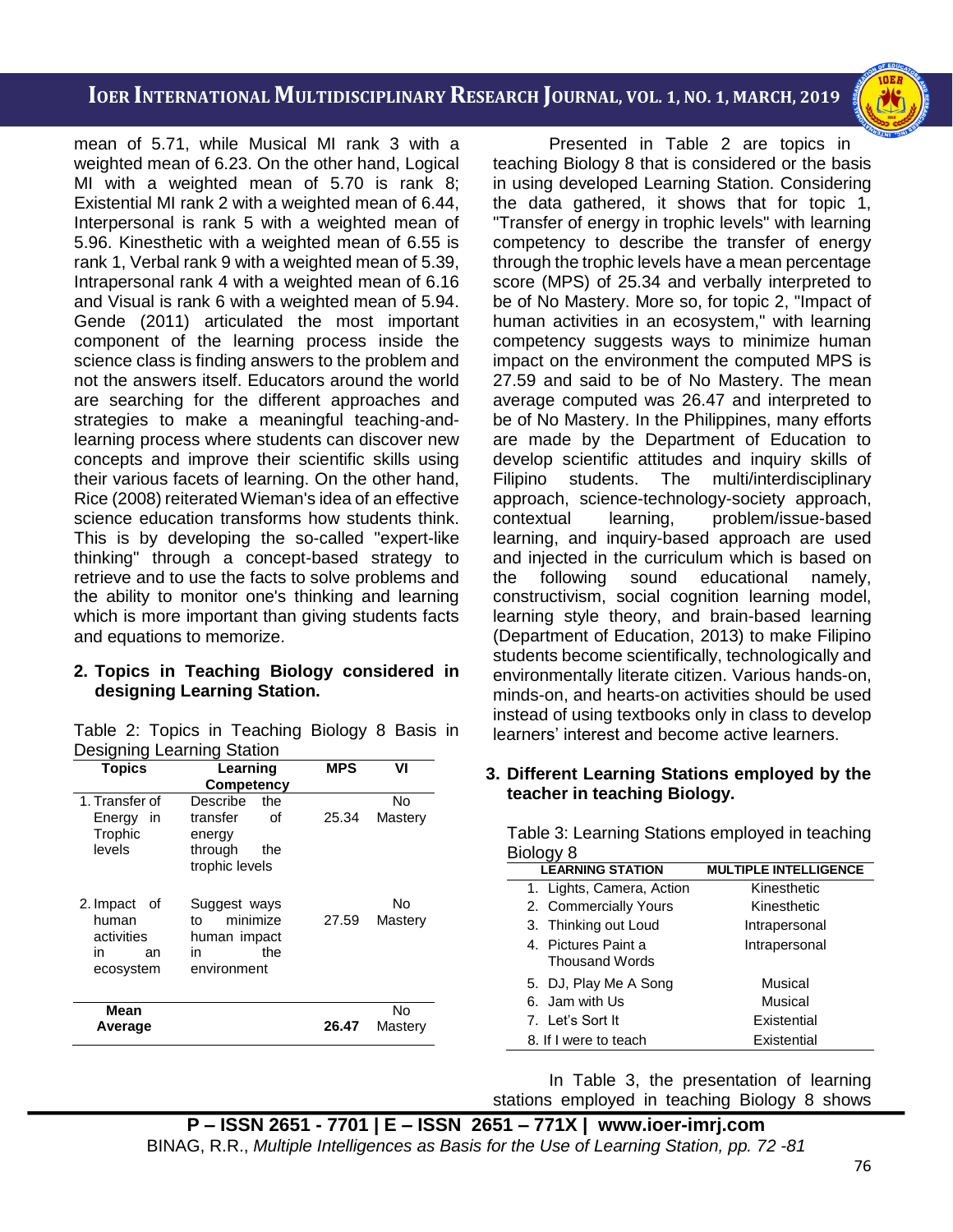i<br>I

that there are eight stations prepared for Multiple Intelligences (MI) exhibited by the students. This indicates that Kinesthetic have two learning stations such as Lights, Camera, Action and Commercially Yours. For Intrapersonal, the developed learning stations are Thinking out Loud, and Pictures Paint a Thousand Words. On the other hand, for MI Musical the learning stations are DJ, Play Me a Song and Jam with us, while for MI Existential, the learning stations are Let's sort it and If I were to teach. Armstrong (2011), argued whatever we teach and learn can be connected to different intelligence that is why it is extremely essential to the teaching and learning process in any environment like the use of words to linguistic intelligence, numbers or logic to logicalmathematical intelligence, pictures to spatial intelligence, music to musical intelligence, selfreflection to intrapersonal intelligence, a physical experience to bodily-kinesthetic intelligence, a social experience to interpersonal intelligence, and/or an experience in the natural world to naturalist intelligence. In relation to Multiple intelligence, creating educational experiences based in natural talents make students become actively engaged in learning experiences (Macias, 2013), and more effective in knowledge transfer (Laughlin and Foley, 2012).

#### **4. Students performance in every Learning Stations based on their Pre-test and Post-test scores.**

| <b>LEARNING STATION</b>                            |                 | <b>MEAN SCORE</b> |                 | <b>MPS</b>       | <b>SD</b>       |                  |
|----------------------------------------------------|-----------------|-------------------|-----------------|------------------|-----------------|------------------|
|                                                    | <b>PRE-TEST</b> | <b>POST-TEST</b>  | <b>PRE-TEST</b> | <b>POST-TEST</b> | <b>PRE-TEST</b> | <b>POST-TEST</b> |
| 1. Lights, Camera, Action                          | 11.22           | 16.74             | 28.05           | 41.84            | 3.98            | 5.62             |
| 2. Commercially Yours                              | 10.45           | 15.69             | 27.68           | 40.29            | 3.57            | 5.92             |
| 3. Thinking out Loud                               | 11.60           | 17.85             | 29.00           | 44.63            | 3.80            | 6.68             |
| 4. Pictures<br>Paint<br>a<br><b>Thousand Words</b> | 12.10           | 19.06             | 29.17           | 45.02            | 3.98            | 7.14             |
| 5. DJ, Play Me A Song                              | 13.24           | 19.97             | 33.09           | 49.93            | 4.65            | 7.35             |
| 6. Jam with Us                                     | 12.68           | 18.43             | 32.84           | 48.19            | 4.06            | 6.98             |
| 7. Let's Sort It                                   | 12.82           | 19.16             | 32.05           | 47.90            | 5.32            | 6.06             |
| 8. If I were to teach                              | 12.15           | 18.74             | 31.68           | 47.22            | 5.19            | 5.97             |

Table 4: Performance in Learning Station based on the Pre-Test and Post- Test Scores

 **Interpretation: Pre-test Result: Low Mean; High SD; Proficiency level is below 75% Post-test Result: High Mean; High SD; Proficiency level is above 75%**

Shown in Table 4 are the students' performance in every station based on their pretest and post-test the students' performance in every station based on their pre-test and post-test. The data shows that for "Lights, Camera, Action" and "Commercially Yours" both addresses the Kinesthetic MI with a computed Pre-test Mean Score, MPS, and SD of 11.22, 28.05 and 3.98 respectively, while the post-test results show 16.74, 41.84, and 5.62 scores in the Mean, MPS, and SD respectively. For Intrapersonal, the Learning Station developed were "Thinking out loud" with a Pre-test mean score of 11.60, MPS 29.00, and SD 3.80 and a post-test mean score of 17.85, MPS of 44.53, and SD 6.68. Also for Learning Station "Pictures Paint a Thousand Words," the result in the pre-test shows a mean score 12.10, an MPS 29.17, and an SD of 3.98, and for the post-test scores obtained in the mean is 19.06, MPS is 45.02, and SD of 7.14. However, for MI Musical, the learning Station developed were "DJ, Play Me A Song" with a pre-test mean score of 13.24, MPS of 33.09, and SD of 4.65, while the post-test mean score is 19.97, MPS of 49.93, and SD of 7.35, while for the other Learning Station entitled "Jam with Us", the computed scores for Pre-test mean score is 12.68, MPS of 32.84, and SD of 4.06 while post-test computed scores for the mean is 18.43, the MPS is 48.19, and SD of 6.98. Furthermore, for Learning station assessed on MI Existential the first activity is "Let's Sort It" the pre-test scores for Mean, MPS, and SD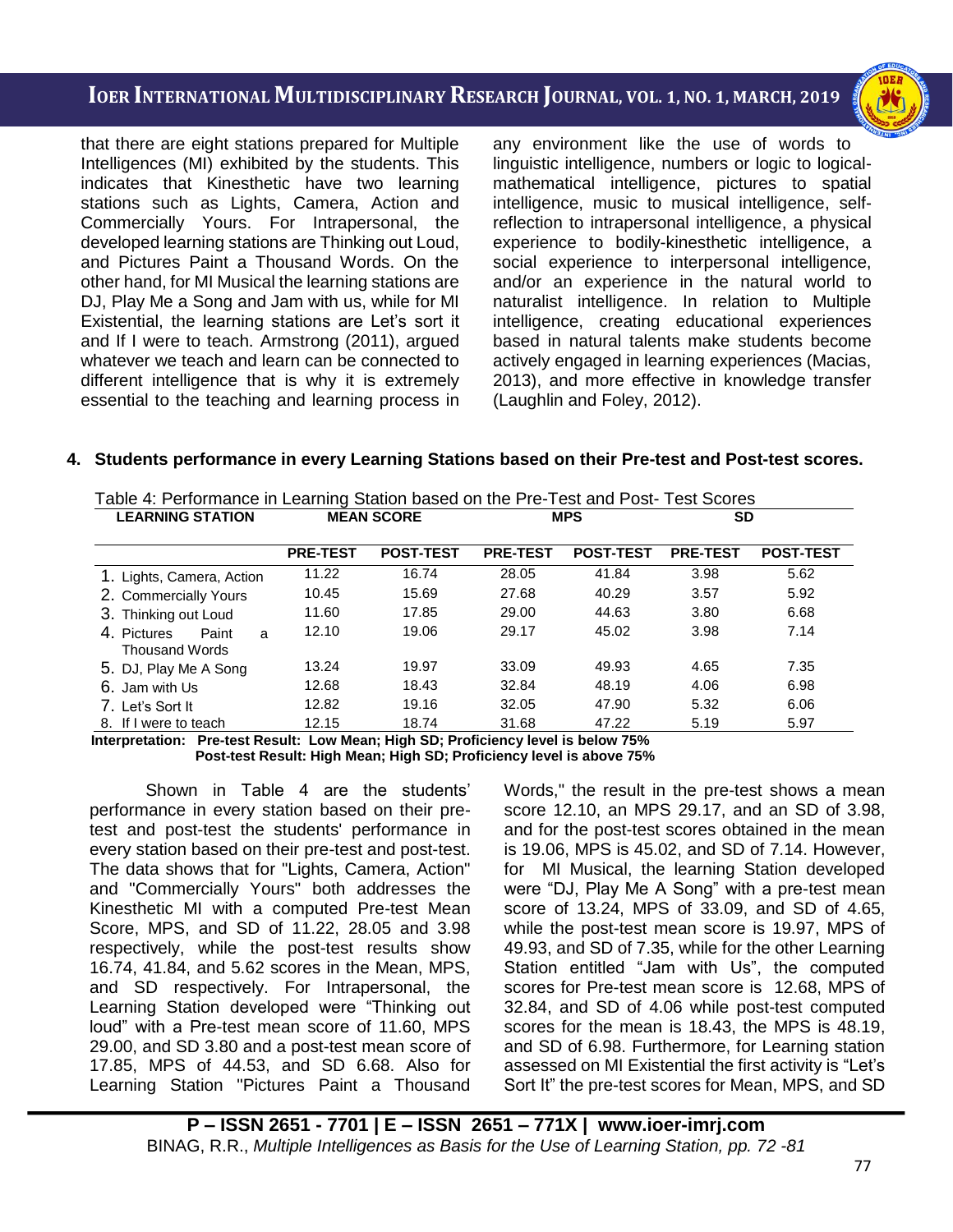i<br>I are 12.82, 32.05, and 5.32 respectively while the post-test scores for mean is 19.16, MPS is 47.90, and SD 6.06. For the other activity "If I were to teach**"** the pre-test computed mean score is 12.15, MPS of 31.68, and SD of 5.19, while the post-test result shows a mean score of 18.74, an MPS of 47.22, and an SD of 5.97. Based on the gathered data, the interpretation could be posted for Pretest; it shows that there is a Low Mean, High SD, and Proficiency level is below 75%. For the Posttest result, it shows a High Mean, High SD, and Proficiency level is above 75%. The findings were supported by Taspinar and Kaya (2016), revealed a significant increase in the success of the students and a positive effect on the permanence of knowledge learned by the students who teacher implemented activities designed for their strongest types of intelligence through Multiple Intelligences Theory-based instruction. This is further sustained by the study of iFLAZOGLU SABAN (2011), students could learn better and permanently if they could use one-intelligence learning activities. In the study of Burbos, Delos Reyes, and Duad (2017) showed that there is no significant difference in the student achievement when they are categorized according to their multiple intelligences, but there is a significant relationship among multiple intelligences and science achievement.

#### **5. Comments and Suggestions of Biology teachers on the designed Learning Station**

As shown in Table 5, the comments and suggestions of Biology teachers on the Learning Station developed. The assessment on comments and suggestions of the developed learning station shows that for criteria 1 "cost efficient and economical" with a weighted mean 4.90 is interpreted to be Fully Evident is rank 1. In rank 2 is criteria 2 "the language use is appropriate to users' age," with a weighted mean of 4.85 is interpreted to be Fully Evident. In rank 3, are criteria 3, "has a great number of students to execute at a time" and criteria 4 "can be stored and transported easily" with a weighted mean of 4.75 and both interpreted to be Fully Evident. For criteria 5 "have maximum collaboration on shared products" and criteria 6 "activities appropriate on the class size" with a weighted mean of 4.70 interpreted to be Fully Evident are tied in rank 5.5.

Table 5: Comments and Suggestions of Biology Teachers on the Learning Station

|    | <b>CRITERIA</b>                                                                                    | <b>WM</b> | VI                    |
|----|----------------------------------------------------------------------------------------------------|-----------|-----------------------|
|    | The Learning Station                                                                               |           |                       |
|    | 1. cost-efficient<br>and<br>economical                                                             | 4.90      | <b>Fully Evident</b>  |
| 2. | the language used is<br>appropriate to users' age                                                  | 4.85      | <b>Fully Evident</b>  |
|    | 3. has a great number of<br>students to execute at a<br>time                                       | 4.75      | <b>Fully Evident</b>  |
|    | 4. can<br>be stored<br>&<br>transported easily                                                     | 4.75      | <b>Fully Evident</b>  |
| 5. | have<br>maximum<br>a<br>collaboration on shared<br>products                                        | 4.70      | <b>Fully Evident</b>  |
|    | 6. activities appropriate on<br>classroom size                                                     | 4.70      | <b>Fully Evident</b>  |
|    | 7. involves more senses                                                                            | 4.65      | <b>Fully Evident</b>  |
|    | 8. can<br>he l<br>used<br>even<br>without supervision                                              | 4.60      | <b>Fully Evident</b>  |
| 9. | requires less time and<br>effort to construct                                                      | 4.50      | <b>Mostly Evident</b> |
|    | 10. the activity requires a<br>tangible product<br>to<br>demonstrate<br>learning<br>and assessment | 4.20      | <b>Mostly Evident</b> |
|    | Mean Average                                                                                       | 4.66      | <b>Fully Evident</b>  |

In rank 7 and 8 are criteria 7 "involves more senses" with a weighted mean of 4.65 and criteria 8 "can be used even without supervision" with a weighted mean of 4.60 were interpreted to be Fully Evident, respectively. On the other hand, in rank 9 and 10, criteria 9 "requires less time and effort to construct" with a weighted mean of 4.50 and criteria 10 "activity requires a tangible product to demonstrate learning and assessment" with a weighted mean of 4.20 was interpreted to be Mostly Evident. In the study made by Soleimani, Moinnzadeh, Kassaian, and Ketabi (2012), gleaned that students exposed to various approaches and methods and found the activities interesting, students learn and experience less anxiety because students don't feel they don't know something in the multiple intelligences-based classrooms causing a change in the attitude that removes boundaries in learning effectively. This is further sustained by Abdi, Laei and Ahmadyan (2013), argued students became more actively engaged and invested in their learning process if they are offered with a variety of learning experiences which result to more frequent participation and retain more knowledge because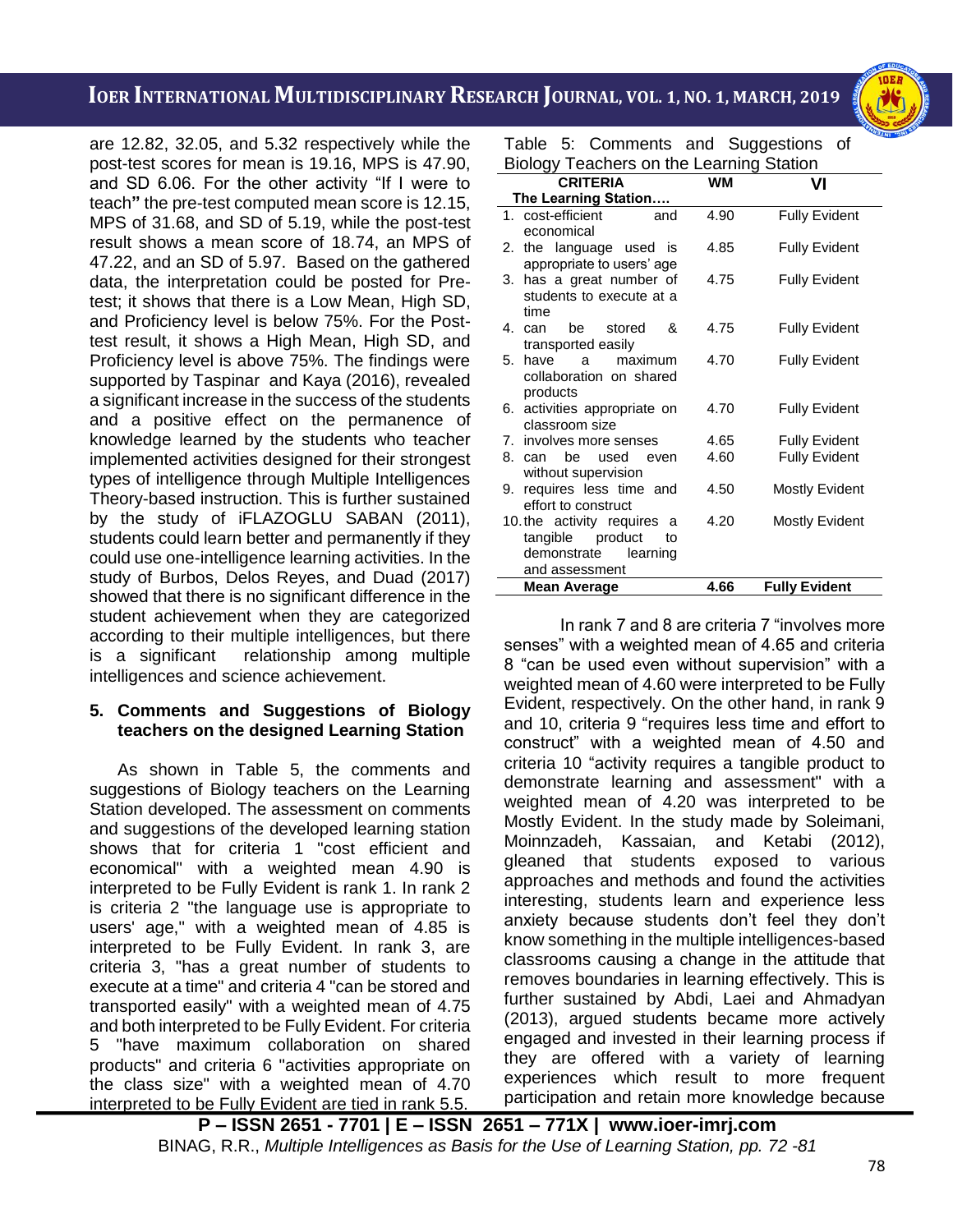i<br>I



students understand the material in a more cmplex way.

### **CONCLUSIONS**

These are the key points that the researcher came up from the findings presented.

- 1. The Dominant Multiple Intelligences (MI) exhibited by Grade 8 students as assess shows that there are four (4) MI and these include Kinesthetic, Intrapersonal, Musical, and Existential.
- 2. Topics in teaching Biology 8 that is considered or the basis in using developed Learning Station were "Transfer of energy in trophic levels" and "Impact of human activities in an ecosystem."
- 3. Presentation of Learning Stations employed in teaching Biology 8 shows that there are eight (8) stations prepared for four (4) Multiple Intelligences (MI) exhibited by the students.
- 4. The students' performance in every station based on their pre-test and post-test in terms of Mean Score, MPS and SD shows that there is an increase in terms of the score from the post-test and pre-test. Considerably, the increase is significant.
- 5. The assessment on comments and suggestions of the developed learning station shows that it is cost-efficient and economical, the language used are appropriate to users' age, has great number of students to execute at a time and easy to store and transport, have maximum collaboration on shared products, activities appropriate on classroom size, involves more senses, can be used even without supervision, requires less time to construct, and activity requires a tangible product to demonstrate learning and assessment.

### **RECOMMENDATIONS**

In light of the findings of this research, the following recommendations are hereby presented:

1. Teachers should develop similar educational manipulative align with learning competencies

in science based on the prescribed curriculum guide. Furthermore, teachers are advised to conduct a learning plan in the integration of manipulative in the curriculum prepared.

- 2. The School Administrator, Department Head should support teachers in the integration of manipulative inside the classroom to enhance the teaching-learning process further.
- 3. The government through the Department of education can utilize the result of the study to provide financial assistance for the development of instructional material, specifically in science.
- 4. The researcher himself could use the result of the study to design other manipulative that could be an aid in arousing learners' interest in science subjects.
- 5. The future researcher could use the result of the study to further investigate the impact of integrating manipulative in teaching biology in boasting interest of learners.

## **REFERENCES**

- Abdi, A., Laei, S., & Ahmadyan, H. (2013). *The Effect of Teaching Strategy Based on Multiple Intelligences on Student's Academic Achievement in Science Course*. Universal Journal of Educational Research, 1(4) p. 281- 284. Retrieved from: [https://eric.ed.gov/?q=multiple+intelligences+i](https://eric.ed.gov/?q=multiple+intelligences+in+classroom%3c=on&ft=on&pg=3&id=EJ1053949) [n+classroom<=on&ft=on&pg=3&id=EJ105394](https://eric.ed.gov/?q=multiple+intelligences+in+classroom%3c=on&ft=on&pg=3&id=EJ1053949) [9](https://eric.ed.gov/?q=multiple+intelligences+in+classroom%3c=on&ft=on&pg=3&id=EJ1053949)
- Armstrong, T. (2011). *Multiple Intelligences*. Retrieved **from:** [http://www.institute4learning.com/resources/ar](http://www.institute4learning.com/resources/articles/multiple-intelligences/) [ticles/multiple-intelligences/](http://www.institute4learning.com/resources/articles/multiple-intelligences/)
- Burbos, L.R., Delos Reyes, M.J.M. & Duad, V.D. (2017). *Multiple Intelligences and Science Achievement at Philippine Normal University*. Book of Abstracts. 2<sup>nd</sup> International Congress Action Research, Action Learning ARAL 2017. De La Salle University-Manila, Philippines. p. 80. Retrieved from:<https://www.araldlsu.net/>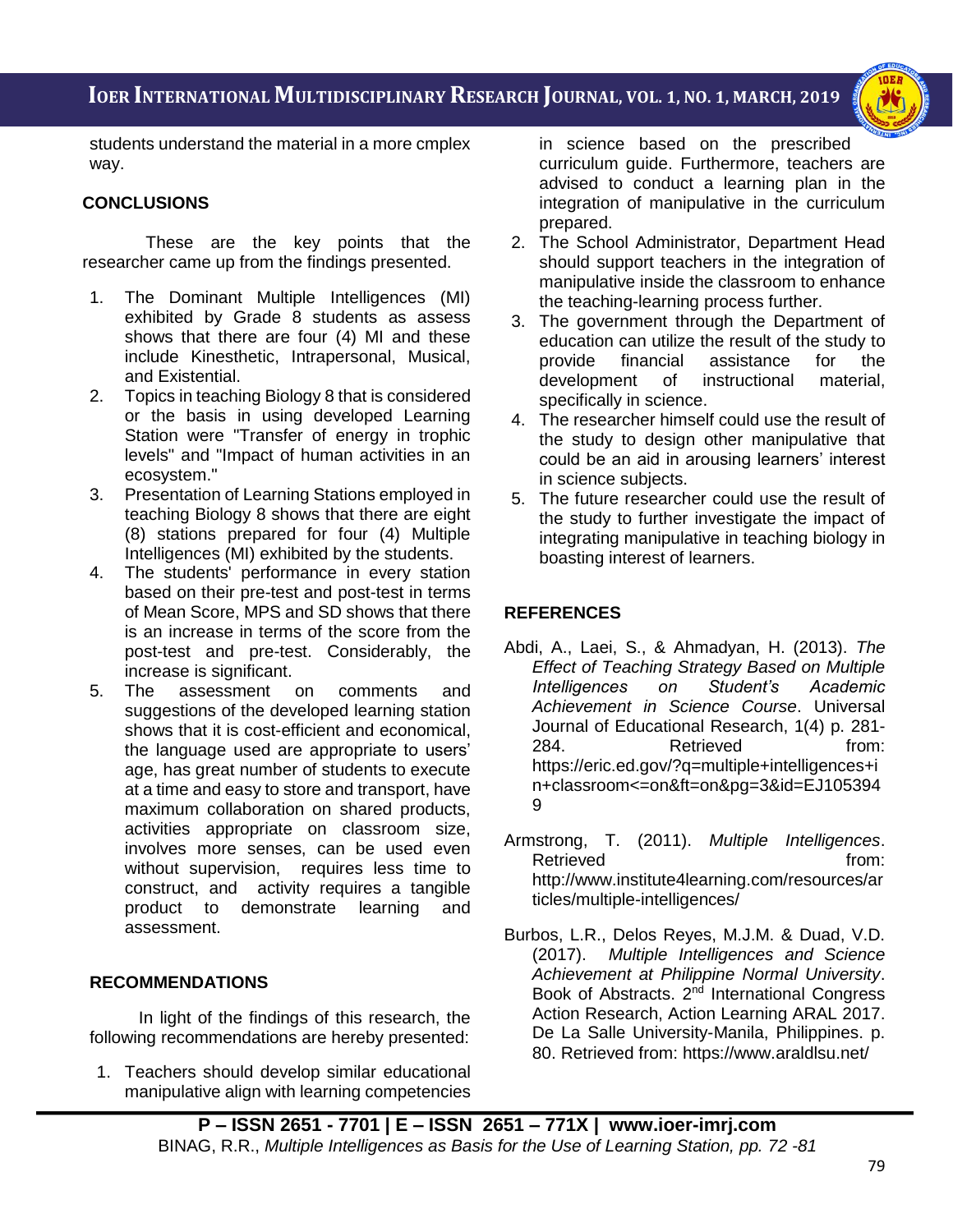i<br>I



- Gende, D. (2011, March 8). *"21st Century Science Teaching: Getting students beyond formula hunting strategies".* The How of 21st Century Teaching, Voices. Retrieved from [http://plpnetwork.com/2011/03/08/21st](http://plpnetwork.com/2011/03/08/21st-century-science-teaching-getting-students-beyond-formula-hunting-strategies/)[century-science-teaching-getting-students](http://plpnetwork.com/2011/03/08/21st-century-science-teaching-getting-students-beyond-formula-hunting-strategies/)[beyond-formula-hunting-strategies/](http://plpnetwork.com/2011/03/08/21st-century-science-teaching-getting-students-beyond-formula-hunting-strategies/)
- iFLAZOGLU SABAN, A. (2011). *An Evaluation of the Teaching Activities Implemented in the Elementary Science and Technology Course in Terms of Multiple Intelligence Theory: A Sample from Adana*. Educational Sciences: Theory and Practice. 11(3) p. 1641-1649. Summer of 2011. Retrieved from: [https://eric.ed.gov/?q=multiple+intelligence+th](https://eric.ed.gov/?q=multiple+intelligence+theory+in+class%3c=on&f=on&id=EJ936341) [eory+in+class<=on&f=on&id=EJ936341](https://eric.ed.gov/?q=multiple+intelligence+theory+in+class%3c=on&f=on&id=EJ936341)
- *K to 12 Curriculum Guide Science Grade 3 to Grade 10.* (2013). Department of Education. Philippines.
- Kandeel, R. (2016). *Multiple Intelligences Patterns of Students at King Saud University and Its Relationship with Mathematics Achievement*. Journal of Education and Learning. 5 (3) p.94- 106. Retrieved from [https://eric.ed.gov/?q=multiple+intelligence+th](https://eric.ed.gov/?q=multiple+intelligence+theory+in+class%3c=on&f=on&pg=2&id=EJ1100962) [eory+in+class<=on&f=on&pg=2&id=EJ110096](https://eric.ed.gov/?q=multiple+intelligence+theory+in+class%3c=on&f=on&pg=2&id=EJ1100962) [2](https://eric.ed.gov/?q=multiple+intelligence+theory+in+class%3c=on&f=on&pg=2&id=EJ1100962)
- Laughlin, K., & Foley, A. (2012). *"Intelligences That Plants Can Pass On." Play Dough, Fun and Teaching Strategies with Insights to Multiple Intelligences.* Journal of Adult Education. 41(1) p.22-28. Retrieved from [https://eric.ed.gov/?q=multiple+intelligences+i](https://eric.ed.gov/?q=multiple+intelligences+in+classroom%3c=on&ft=on&pg=2&id=EJ991441) [n+classroom<=on&ft=on&pg=2&id=EJ991441](https://eric.ed.gov/?q=multiple+intelligences+in+classroom%3c=on&ft=on&pg=2&id=EJ991441)
- Lunenburg,F & Lunenburg,M. (2014). *Applying Multiple Intelligences in the Classroom: A Fresh look at Teaching Writing*. International Journal of Scholarly Academic Intellectual Diversity. (16). Retrieved from: [https://pdfs.semanticscholar.org/1140/675d1f0](https://pdfs.semanticscholar.org/1140/675d1f0174400842ca72bf25ccf287b9fea0d.pdf) [174400842ca72bf25ccf287b9fea0d.pdf](https://pdfs.semanticscholar.org/1140/675d1f0174400842ca72bf25ccf287b9fea0d.pdf)
- Macias, F.A.D. (2013). *Development of the Distinct Multiple Intelligences in Primary Students Through Interest Centers*. HOW, Columbian

Journal for Teachers of English. 20 (1) p. 90-115. Retrieved from [https://eric.ed.gov/?q=mutiple+intelligence+th](https://eric.ed.gov/?q=mutiple+intelligence+theory+in+class%3c=on&ft=on&id+=EJ1127914) [eory+in+class<=on&ft=on&id+=EJ1127914](https://eric.ed.gov/?q=mutiple+intelligence+theory+in+class%3c=on&ft=on&id+=EJ1127914)

- McKenzie, W. (2014, July 14). *MI21: Multiple Intelligences and Preparing Children for the 21st Century*. The Whole Child Blog. Retrieved from[:https://www.wholechildeducation.org/blo](https://www.wholechildeducation.org/blog/mi21-multiple-intelligences-and-preparing-children-for-the-21st-century) [g/mi21-multiple-intelligences-and-preparing](https://www.wholechildeducation.org/blog/mi21-multiple-intelligences-and-preparing-children-for-the-21st-century)[children-for-the-21st-century](https://www.wholechildeducation.org/blog/mi21-multiple-intelligences-and-preparing-children-for-the-21st-century)
- Rice, M. (2008). "*Nobelist Carl Wieman: Use science to teach science*". Retrieved from [http://news.cornell.edu/stories/2008/09/nobelis](http://news.cornell.edu/stories/2008/09/nobelist-carl-wiemen-use-science-teach-science) [t-carl-wiemen-use-science-teach-science](http://news.cornell.edu/stories/2008/09/nobelist-carl-wiemen-use-science-teach-science)
- SEI-DOST & UP NISMED, (2011). *Science framework for Philippine basic education*. Manila: SEI-DOST & UP NISMED. Retrieved from [http://www.sei.dost.gov.ph/images/downloads/](http://www.sei.dost.gov.ph/images/downloads/publ/sei_scibasic.pdf) [publ/sei\\_scibasic.pdf](http://www.sei.dost.gov.ph/images/downloads/publ/sei_scibasic.pdf)
- Smith, M.K. (2008). *Howard Gardner, Multiple Intelligences and Education.* Retrieved from [http://infed.org/mobi/howard-gardner-multiple](http://infed.org/mobi/howard-gardner-multiple-intelligences-and-education/)[intelligences-and-education/](http://infed.org/mobi/howard-gardner-multiple-intelligences-and-education/)
- Soleimani, H.; Moinnzadeh, A.; Kassaian, Z.; & Ketabi, S. (2012). *The Effect of Instruction Based on Multiple Intelligences Theory on the Attitude and Learning of General English*. English Language Teaching. 5(9) p. 45-53. Retrieved from: [https://eric.ed.gov/?q=multiple+intelligences+t](https://eric.ed.gov/?q=multiple+intelligences+theory+%3c=on&ft+on&p-2&id=EJ1079913) [heory+<=on&ft+on&p-2&id=EJ1079913](https://eric.ed.gov/?q=multiple+intelligences+theory+%3c=on&ft+on&p-2&id=EJ1079913)
- Taspinar, S.E. & Kaya, A. (2016). *Painting with the Multiple Intelligences: Defining Student Success and Permanence in Art Class.* Journal of Education and Training Studies. 4(7). P 259- 264. July 2016. Retrieved from: [https://eric.ed.gov/?ft=on&q=multiple+intellige](https://eric.ed.gov/?ft=on&q=multiple+intelligences+theory+&ff1=dtysince_2013=EJ1106762) [nces+theory+&ff1=dtysince\\_2013=EJ1106762](https://eric.ed.gov/?ft=on&q=multiple+intelligences+theory+&ff1=dtysince_2013=EJ1106762)
- Xie, J. & Lin, R (2009). *Research on Multiple Intelligences and Assessment*. *Asian Journal of Management and Humanity Sciences,* 4 (2-3), p.106-124.